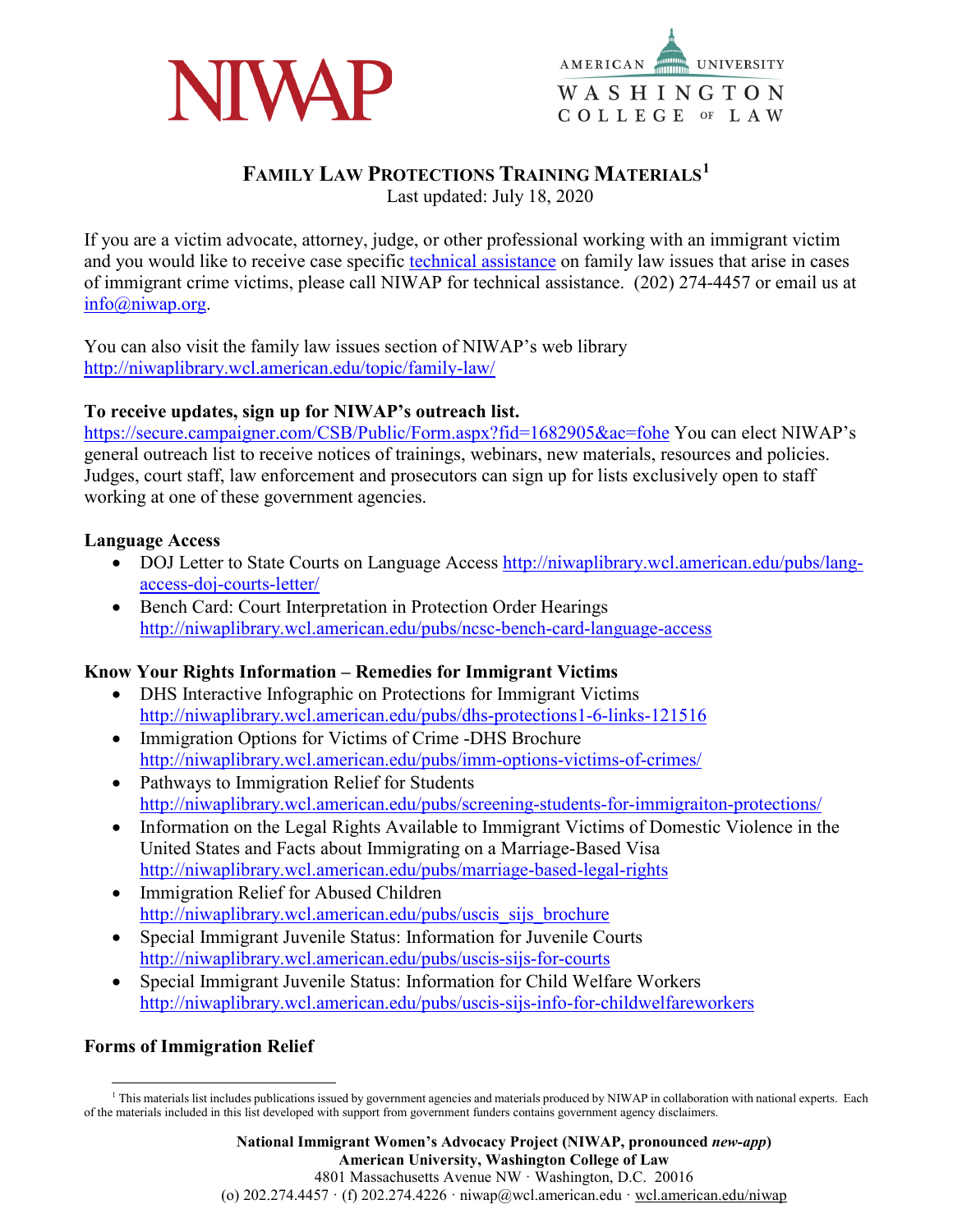- Bench Card: Overview of Types of Immigration Status <http://niwaplibrary.wcl.american.edu/pubs/bchcrd-immstatustypes>
- Family Court Bench Card on Immigration Rights of Battered Spouses, Children and Immigrant Crime Victims
	- <http://niwaplibrary.wcl.american.edu/pubs/judg-tkit-bchcrdvictimsimmrights10-11-13>
- Bench Card: DHS Enforcement Priorities Information for State Court Judges <https://niwaplibrary.wcl.american.edu/pubs/dhsenforcementpriorities-benchcard>
- Identifying Forms of Immigration Relief Available for Battered Immigrant Victims<sup>\*\*</sup> <https://www.civicresearchinstitute.com/online/article.php?pid=6&iid=1269>

# **Immigration Allegations in Custody Cases**

- Family Court Bench Card on Issues that Arise in Custody Cases Involving Immigrant Parents, Children, and Crime Victims [http://niwaplibrary.wcl.american.edu/pubs/benchcard-issues-arise](http://niwaplibrary.wcl.american.edu/pubs/benchcard-issues-arise-custody-cases)[custody-cases](http://niwaplibrary.wcl.american.edu/pubs/benchcard-issues-arise-custody-cases)
- Winning Custody Cases for Immigrant Survivors: the Clash of Laws, Cultures, Custody and Parental Rights <http://niwaplibrary.wcl.american.edu/winning-custody-article-2017/>
- Custody of Children in Mixed Status Families: Preventing the Misunderstanding and Misuse of Immigration Status in State-Court Custody Proceedings <http://niwaplibrary.wcl.american.edu/pubs/mixed-status-fams-child-custody>
- Obtaining Custody of Children for Battered Immigrants\*\* <https://www.civicresearchinstitute.com/online/article.php?pid=6&iid=1270>
- State by State Comparison of Best Interests of the Child Factors Comparison Charts and Maps <http://niwaplibrary.wcl.american.edu/sijs-manual-table-of-contents/> (See Appendix Q)
- Immigration Status: Work Authorization, Public Benefits and Ability to Sponsor Children <http://niwaplibrary.wcl.american.edu/pubs/fam-chart-immstatus>
- Chapter 06.1: Countering Abuser's Attempts to Raise Victim's Immigration Status in Custody Cases <http://niwaplibrary.wcl.american.edu/pubs/ch6-1-counterabuserraisingimmstatus/>
- Chapter 06.3: The Implications of the Hague International Child Abduction Convention: Cases and Practice

<http://niwaplibrary.wcl.american.edu/pubs/ch6-3-hagueintlchildabduction/>

- Winning Custody Cases for Immigrant Survivors: The Clash of Laws, Cultures, Custody and Parental Rights: Family and Intimate Partner Violence Quarterly Fall 2016/Winter 2017\*\*
	- o Fall 2016: [https://www.civicresearchinstitute.com/online/article\\_abstract.php?pid=6&iid=1269&aid](https://www.civicresearchinstitute.com/online/article_abstract.php?pid=6&iid=1269&aid=8304)  $= 8304$
	- o Winter 2017:<https://www.civicresearchinstitute.com/online/article.php?pid=6&iid=1270>
- Border Crossings: Understanding the Civil, Criminal, and Immigration Implications for Battered Immigrants Fleeing Across State Lines with Their Children [http://niwaplibrary.wcl.american.edu/wp-content/uploads/2015/pdf/FAM-Jrnl-](http://niwaplibrary.wcl.american.edu/wp-content/uploads/2015/pdf/FAM-Jrnl-BorderCrossingCustody-2005.pdf)[BorderCrossingCustody-2005.pdf](http://niwaplibrary.wcl.american.edu/wp-content/uploads/2015/pdf/FAM-Jrnl-BorderCrossingCustody-2005.pdf)
- November 15, 2018: "Custody for Abused Immigrants: Tips, Tools and Best Practices" (Webinar) <https://niwaplibrary.wcl.american.edu/custodywbnr11-15-18>
- September 15, 2017: "When State Family Law and Federal Immigration Laws Intersect: Promoting Access to the Courts and Just Outcomes for Immigrants" (Webinar) <http://niwap.wpengine.com/september-15-2017-promoting-just-outcomes-courts>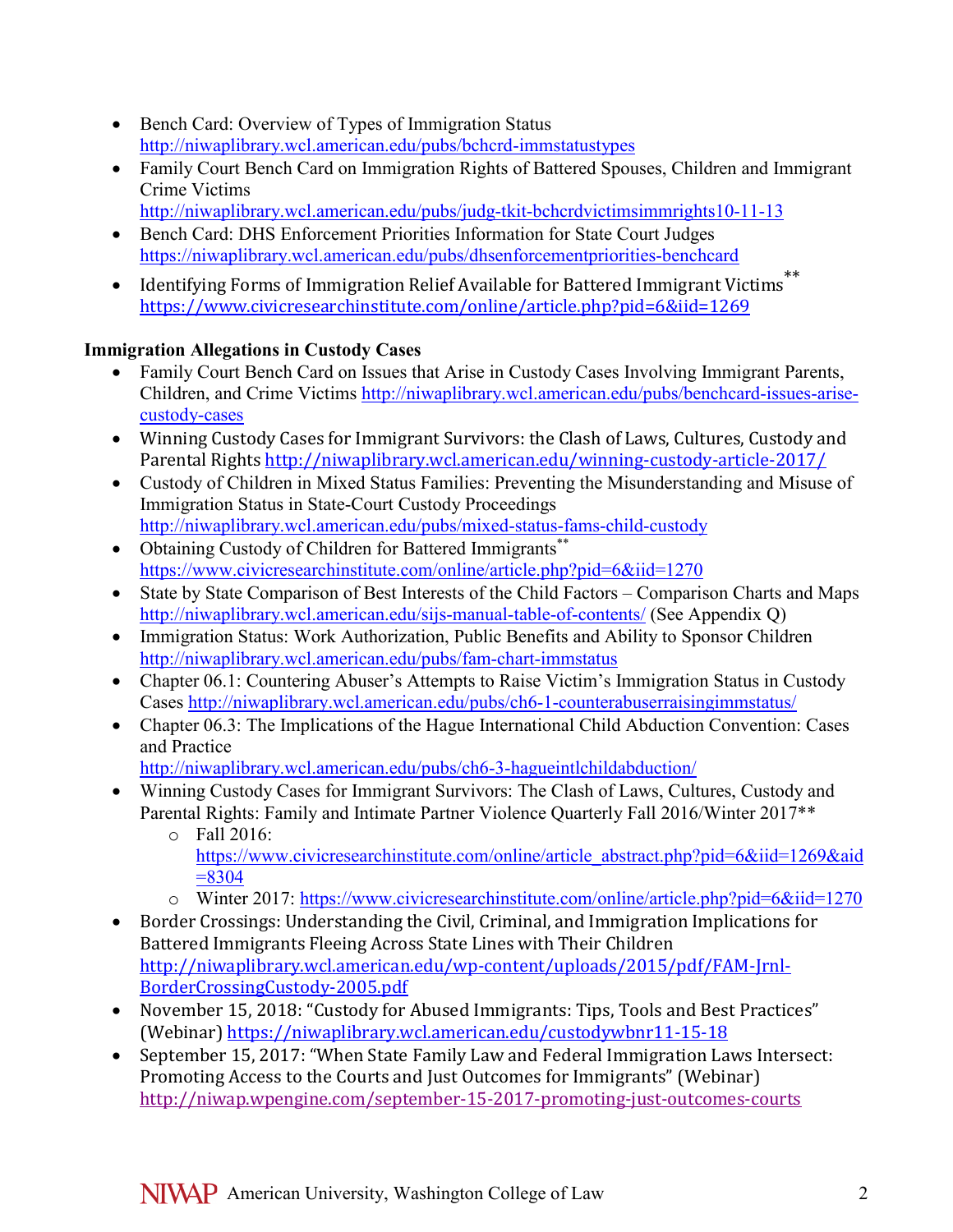- Judges Role in Cases of Immigrant Domestic and Sexual Violence Survivors [https://www.youtube.com/watch?v=ZRXq\\_Z0SOEY&feature=youtu.be](https://www.youtube.com/watch?v=ZRXq_Z0SOEY&feature=youtu.be)
- NIWAP October 2018 Custody Newsletter (October 19, 2018) <http://niwaplibrary.wcl.american.edu/wp-content/uploads/custody-2018.pdf>

### **Children, Brain Development Science, and Trauma**

- Vulnerable but not Broken: Psychosocial Challenges and Resilience Pathways in Unaccompanied Children from Central America <https://www.nwirp.org/wp-content/uploads/2018/08/Vulnerable-But-Not-Broken.pdf>
- Understanding the Significance of a Minor's Trauma history in Family Court Rulings <http://niwaplibrary.wcl.american.edu/pubs/appendix-e-effects-of-trauma-on-minors-fact-sheet/>
- Board of Immigration Appeals Decision on Regarding Children, Brain Development and Trauma (May 22, 2017)<https://niwaplibrary.wcl.american.edu/pubs/bia-decision-re-trauma-may-22-2017>
- Board of Immigration Appeals Amicus Brief on Recent Research Concerning the Neurobiological, Cognitive, and Psychological Development of Children and Adolescents (July 11, 2016) [https://niwaplibrary.wcl.american.edu/pubs/niwap-bia-amicus-child-brain](https://niwaplibrary.wcl.american.edu/pubs/niwap-bia-amicus-child-brain-development)[development](https://niwaplibrary.wcl.american.edu/pubs/niwap-bia-amicus-child-brain-development)

# **Child Welfare Proceedings**

- July 9, 2019: What Courts Want to Know, What Role Can Courts Play Regarding Detained Immigrant Children and Parents (webinar) <http://niwap.wpengine.com/ncjfcj-webinar-4>
- Protecting Parental Rights When the Immigrant Parent is Detained or Deported<sup>\*\*</sup> <https://www.civicresearchinstitute.com/online/article.php?pid=6&iid=1270>
- Case of Maria L.\*\* <https://www.civicresearchinstitute.com/online/article.php?pid=6&iid=1269>
- States Definitions of Child Abuse and Neglect [http://niwaplibrary.wcl.american.edu/state](http://niwaplibrary.wcl.american.edu/state-definitions-child-abuse-neglect/)[definitions-child-abuse-neglect/](http://niwaplibrary.wcl.american.edu/state-definitions-child-abuse-neglect/)
- Fact Sheet on State v. Maria L. <http://niwaplibrary.wcl.american.edu/pubs/fact-sheet-state-v-maria/>
- In Re Interest of Angelica L. and Daniel L. (N.W.2d) <http://niwaplibrary.wcl.american.edu/pubs/nebraska-advance-sheets/>
- Toolkit: Detention and Termination of Parental Rights
- <http://niwaplibrary.wcl.american.edu/pubs/terminationofparentalrightsindetention/>
- Immigration in Child Welfare System Case Studies [https://www.americanbar.org/content/dam/aba/administrative/child\\_law/Immigration%20in%20](https://www.americanbar.org/content/dam/aba/administrative/child_law/Immigration%20in%20CWS%20Case%20Studies_final.pdf) [CWS%20Case%20Studies\\_final.pdf](https://www.americanbar.org/content/dam/aba/administrative/child_law/Immigration%20in%20CWS%20Case%20Studies_final.pdf)
- Guide for State Courts in Cases Involving Unaccompanied Immigrant Children http://www.sji.gov/wp/wp-content/uploads/15-167 NCSC UICGuide FULL-web1.pdf
- Unaccompanied Immigrant Children And The State Courts [http://www.sji.gov/wp/wp-content/uploads/Information-Card\\_UAC-and-the-State-Courts.pdf](http://www.sji.gov/wp/wp-content/uploads/Information-Card_UAC-and-the-State-Courts.pdf)
- HHS: Immigration and Child Welfare <https://www.childwelfare.gov/pubs/issue-briefs/immigration/>
- Immigrant Families and Child Welfare Systems: Emerging Needs and Promising Policies <https://www.migrationpolicy.org/research/immigrant-families-child-welfare-systems>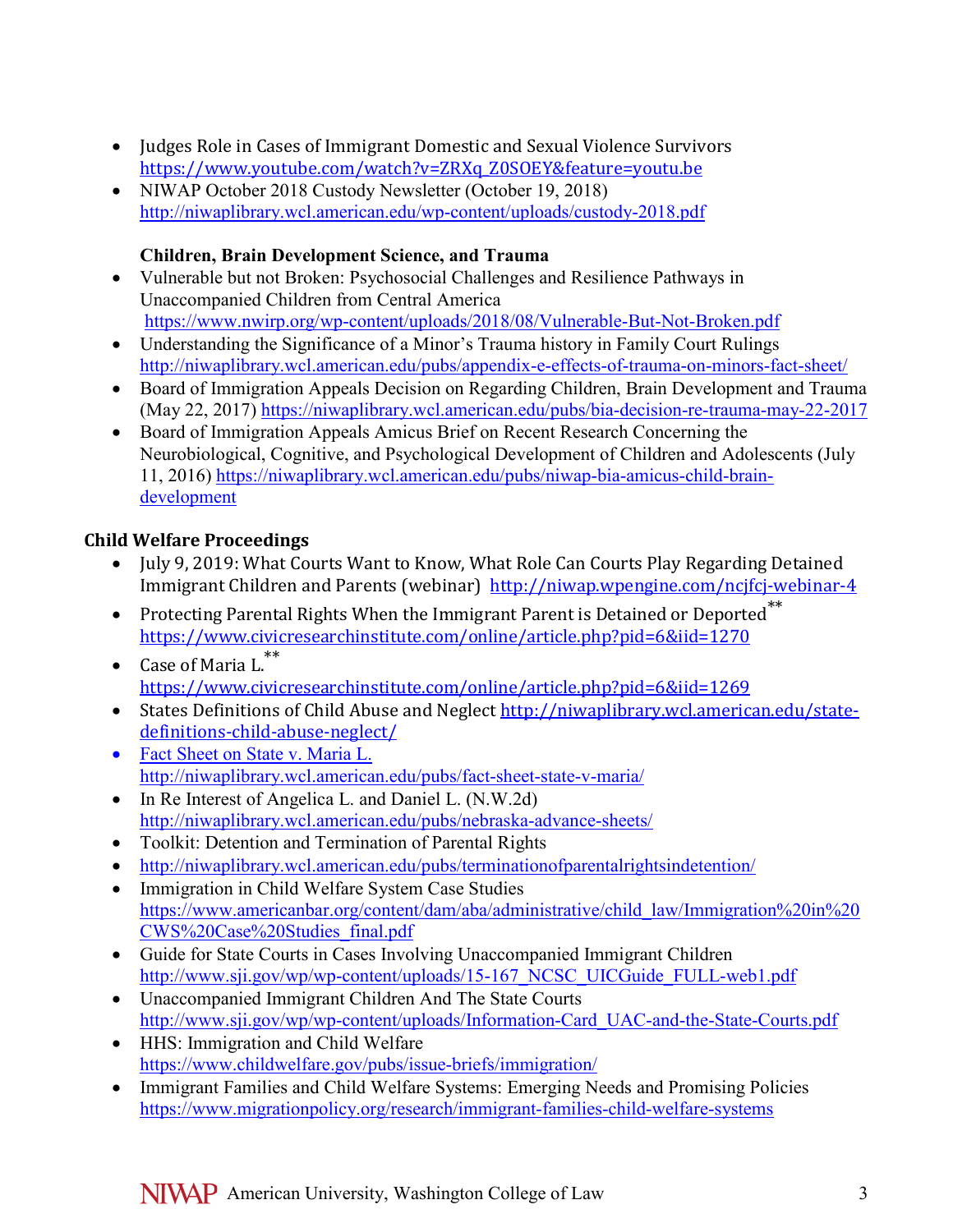- NCJFCJ Improving Child Welfare Practice for Immigrant Victims of Domestic Violence (Webinar)
- <https://www.ncjfcj.org/improving-child-welfare-practice-immigrant-victims-domestic-violence> • NCJFCJ Deportation and Children
- [https://www.ncjfcj.org/sites/default/files/NCJFCJ\\_Deportation\\_Children\\_Final\\_0.pdf](https://www.ncjfcj.org/sites/default/files/NCJFCJ_Deportation_Children_Final_0.pdf)
- SYNERGY: National Council of Juvenile and Family Court Judges, Intersection of Immigration Enforcement and the Child Welfare System [http://www.ncjfcj.org/sites/default/files/Synergy16-1\\_0.pdf](http://www.ncjfcj.org/sites/default/files/Synergy16-1_0.pdf)
- The Impact of Immigration Enforcement on Child Welfare <http://www.ncjfcj.org/sites/default/files/Impact%20of%20Enforcement.pdf>

### **Intersection of Family Courts With Victim's Immigration Protections**

#### **U Visa Certification by Judges**

- Nov. 30, 2018: U Visa Certifications and Special Immigrant Juvenile Status: The Judge's Role Webinar National Judicial College (Webinar) [https://niwaplibrary.wcl.american.edu/11-30](https://niwaplibrary.wcl.american.edu/11-30-webinaruvisasijs) [webinaruvisasijs](https://niwaplibrary.wcl.american.edu/11-30-webinaruvisasijs)
- U Visa Certification Toolkit for Federal, State and Local Judges Commissioners, Magistrates and Other Judicial Officers (Nov. 11, 2019) [https://niwaplibrary.wcl.american.edu/pubs/u-visa](https://niwaplibrary.wcl.american.edu/pubs/u-visa-toolkit-for-judges)[toolkit-for-judges](https://niwaplibrary.wcl.american.edu/pubs/u-visa-toolkit-for-judges)
- DHS U and T Visa Law Enforcement Resource Guide <http://niwaplibrary.wcl.american.edu/pubs/dhs-updated-u-certification-resource-guide-2015/>
- U Visa Quick Reference for Judges (September 4, 2018) <http://niwaplibrary.wcl.american.edu/pubs/judges-toolkit-quick-reference/>
- Understanding the Judicial Role in U-Visa Certification, American Journal of Family Law <http://niwaplibrary.wcl.american.edu/judicial-role-u-visa-cert/>
- U-Visa: "Helpfulness" Checklist <http://niwaplibrary.wcl.american.edu/pubs/uvisa-helpfulness-chcklist/>
- Immigrant Crime Victims and U Visa Certification What is it and Why Should Judges Care? (National)

<http://niwaplibrary.wcl.american.edu/pubs/national-uvisa-judicial-training-update/>

• Immigrant Crime Victims and U Visa Certification – What is it and Why Should Judges Care? (Minnesota)

<http://niwaplibrary.wcl.american.edu/pubs/minnesota-uvisa-judicial-training-update/>

- U Visa Certification by Judges: Minnesota Board of Judicial Standards Opinion <http://niwaplibrary.wcl.american.edu/pubs/mn-broard-judicial-standards-opinion-2015-2-final/>
- National Survey on Types of Criminal Activities: Experienced By U-Visa Recipients <http://niwaplibrary.wcl.american.edu/pubs/u-visa-criminal-activities-survey/>
- Expert Advice for Judges: How to Handle U Visa Certification Requests (Webinar) <http://niwaplibrary.wcl.american.edu/december-1-2014-expert-advice-for-judges-webinar/>
- State Laws <http://niwaplibrary.wcl.american.edu/state-u-visa-certification-laws/>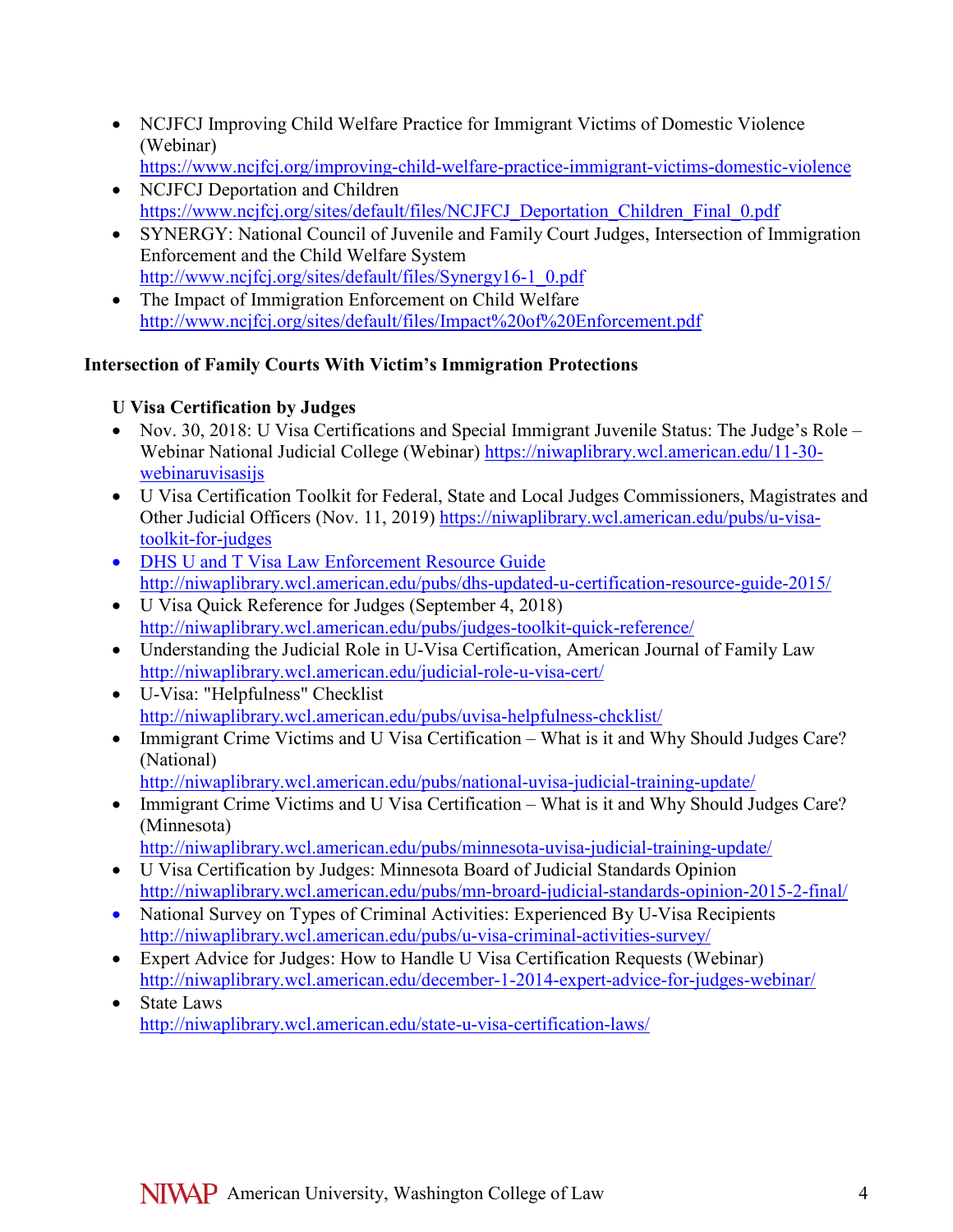### **Special Immigrant Juvenile Status**

- The Special Immigrant Juvenile Status Bench Book: A National Guide to Best Practice for Judges and Courts (April 2018) <http://niwaplibrary.wcl.american.edu/manual/sijs-benchbook/>
- Representing Undocumented Children Who Have Been Abused, Neglected, or Abandoned(Special Immigrant Juvenile Status)\*\* <https://www.civicresearchinstitute.com/online/article.php?pid=6&iid=1270>
- Factors That Can Demonstrate That It is Not in a Child's Best Interests to be Returned to Their Home Country (October 2018)
- <http://niwaplibrary.wcl.american.edu/pubs/best-interest-not-to-return>
- Immigration Protection Screening Checklist: Special Immigrant Juvenile Status <http://niwaplibrary.wcl.american.edu/pubs/imm-sijs-checklist>
- Types of Proceedings in Which State Courts Can Make Special Immigrant Juvenile Status Findings

[http://niwaplibrary.wcl.american.edu/pubs/appendix-j-types-of-proceedings-sijs-findings-12-20-](http://niwaplibrary.wcl.american.edu/pubs/appendix-j-types-of-proceedings-sijs-findings-12-20-17/) [17/](http://niwaplibrary.wcl.american.edu/pubs/appendix-j-types-of-proceedings-sijs-findings-12-20-17/)

- Grounds of Inadmissibility for Special Immigrant Juveniles <http://niwaplibrary.wcl.american.edu/pubs/inadmissibility-sijs-ilrc/>
- Webinar: Special Immigrant Juvenile Status Best Practices of Drafting Findings.
- <http://niwaplibrary.wcl.american.edu/may2019sijs/>

# **VAWA Confidentiality and Family Court Discovery**

- [VAWA Confidentiality Webinar](http://niwaplibrary.wcl.american.edu/vawa-confidentiality-webinar/) (February 9, 2015) <http://niwaplibrary.wcl.american.edu/vawa-confidentiality-webinar/>
- Family Court Bench Card on VAWA Confidentiality [http://niwaplibrary.wcl.american.edu/pubs/family-court-bench-card-vawa](http://niwaplibrary.wcl.american.edu/pubs/family-court-bench-card-vawa-confidentiality)[confidentiality](http://niwaplibrary.wcl.american.edu/pubs/family-court-bench-card-vawa-confidentiality)
- Utilizing VAWA Confidentiality Protections in Family Court Proceedings\*\* <https://www.civicresearchinstitute.com/online/article.php?pid=6&iid=1270>
- Quick Reference Guide for Judges: VAWA Confidentiality and Discovery Related Case Law <http://niwaplibrary.wcl.american.edu/pubs/judges-vawa-confidentiality-cases-and-discovery/>
- Court Rulings Confirm Federal VAWA Confidentiality Protections Bar Discovery of VAWA Confidentiality Protected Information in State Family Court Proceedings <http://niwaplibrary.wcl.american.edu/pubs/conf-vawa-tool-hawkedemajfactsheet/>
- Quick Reference: VAWA Confidentiality Protections: Quoting Statutes, Regulations and DHS Policies 3.29.19 [http://niwaplibrary.wcl.american.edu/pubs/federal-law-quotes-vawa-confidentiality](http://niwaplibrary.wcl.american.edu/pubs/federal-law-quotes-vawa-confidentiality-protections_3-29-19/)[protections\\_3-29-19/](http://niwaplibrary.wcl.american.edu/pubs/federal-law-quotes-vawa-confidentiality-protections_3-29-19/)
- VAWA Confidentiality Protections for Immigrant Crime Victims (Webpage) (February 23, 2017)<http://niwaplibrary.wcl.american.edu/vawa-confidentiality-materials-tools/>
- Interlineated statute <http://niwaplibrary.wcl.american.edu/pubs/vawa-confidentiality-interliniated/>
- VAWA Confidentiality Statutes, Legislative History and Implementing Policy (2.23.17) <http://niwaplibrary.wcl.american.edu/pubs/vawa-confidentiality-statutes-leg-history/>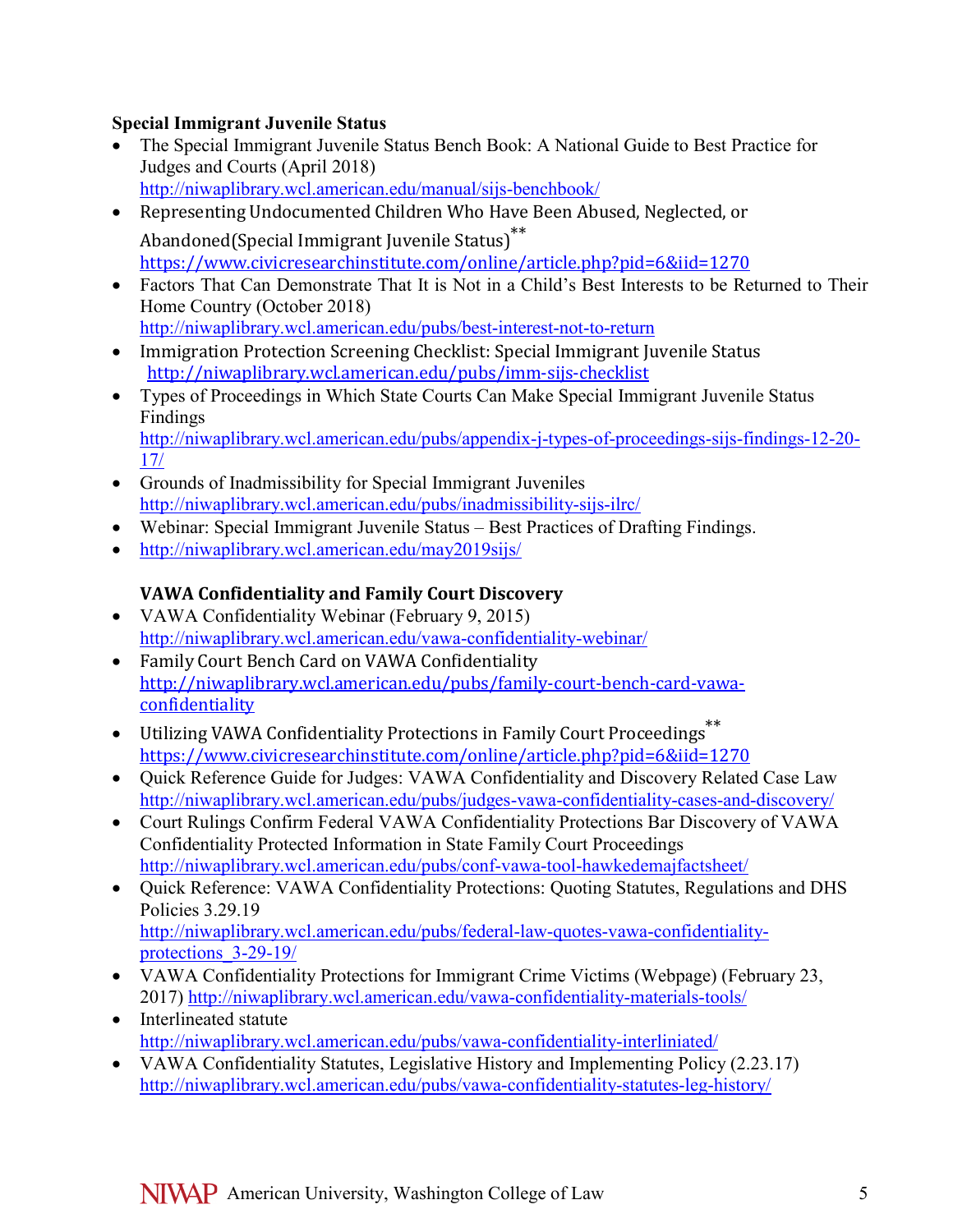### **VAWA Confidentiality and Courthouse Enforcement Policies**

- Civil Immigration Enforcement Actions Inside Courthouses (January 10, 2018) <http://niwaplibrary.wcl.american.edu/wp-content/uploads/ICE-Directive-1.10.2018-003.pdf>
- Impact of DHS Enforcement Priorities on Courts: VAWA Confidentiality and Enforcement" (Webinar)(August 21, 2018) <http://niwaplibrary.wcl.american.edu/jffnm2018/>
- VAWA Confidentiality Protections, Courthouse Enforcement, and Sensitive Location Policies at a Glance (3.29.19) <http://niwaplibrary.wcl.american.edu/pubs/vawa-protections-in-state-courts-and-cases/>
- Immigration and Customs Enforcement January 2018 Courthouse Enforcement Policy and VAWA Confidentiality Protections for Immigrant Crime Victims <http://niwaplibrary.wcl.american.edu/courthouse-protections-and-crime-victims/>
- Courthouse Immigration Enforcement: Steps State Courts Are Taking (2018) <http://niwaplibrary.wcl.american.edu/pubs/courtroom-enforcement-steps-courts-are-taking/>
- February 2018 Newsletter: New ICE Policies on Courthouse Enforcement and VAWA Confidentiality <http://niwaplibrary.wcl.american.edu/pubs/niwap-feb-newsletter/>

# **Civil Protection Orders and Immigrant Victims**

- Bench Card: Immigrants and Protection Orders <http://niwaplibrary.wcl.american.edu/pubs/bench-card-imm-protection-orders>
- Battering or Extreme Cruelty: Drawing Examples from Civil Protection Orders and Family Law Cases
	- <http://niwaplibrary.wcl.american.edu/pubs/extreme-cruelty-examples-protection-order>
- Seeking Protection Orders for Immigrant Victims\*\* <https://www.civicresearchinstitute.com/online/article.php?pid=6&iid=1269>
- Chapter 05.1: Battered Immigrants and Civil Protection Orders <http://niwaplibrary.wcl.american.edu/pubs/ch5-1-imm-civil-protection-orders/>
- Creative Methods in Protecting Battered Immigrants <http://niwaplibrary.wcl.american.edu/pubs/creative-cpo-batimms/>
- Chapter 05.2: Ensuring Access to Protection Orders for Immigrant Victims of Family Violence <http://niwaplibrary.wcl.american.edu/pubs/ch5-2-access-protection-orders/> Chapter 05.3: Jurisdictionally Sound Protection Orders <https://niwaplibrary.wcl.american.edu/pubs/ch5-3-jurisdictionallysound-cpos>
- Chapter 14: Protection Orders for Immigrant Victims of Sexual Assault <http://niwaplibrary.wcl.american.edu/pubs/ch14-protectionorders-sa/>
- Unintended Consequences: How Civil Protection Orders Affect Immigrants, *Delaware Lawyer's Magazine<https://niwaplibrary.wcl.american.edu/pubs/delaw-fall-2018>*
- Battered Immigrant Women in the United States and Protection Orders: An Exploratory Researc[hhttp://niwaplibrary.wcl.american.edu/pubs/battered-women-protection-order-research/](http://niwaplibrary.wcl.american.edu/pubs/battered-women-protection-order-research/)
- Use and Outcomes of Protection Orders by Battered Immigrant Women <https://niwaplibrary.wcl.american.edu/pubs/fam-gov-nijtechnicalreportprotectionorders11-10-06>

# **Divorce**

• Bench Card: Impact of Divorce on Immigration Status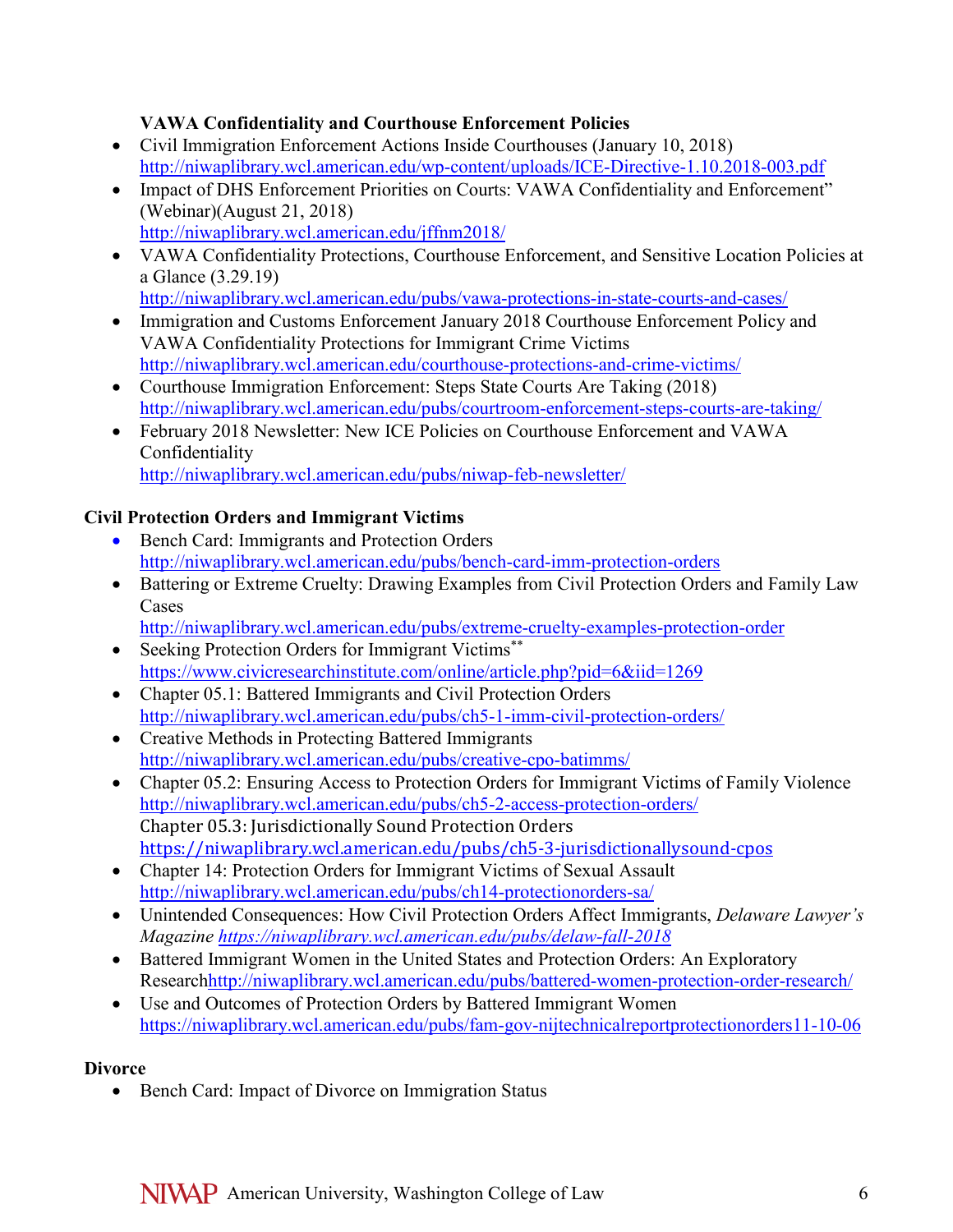<http://niwaplibrary.wcl.american.edu/pubs/divorce-bench-card/>

### **Economic Relief in family Court – Child Support, Enforcement of Affidavits of Support, Spousal Support and Other Economic Remedies**

- State Court Bench Card: Immigration Victim's Economic Remedies <http://niwaplibrary.wcl.american.edu/pubs/guide-judges-economic-remedies>
- Immigration Status: Work Authorization, Public Benefits and Ability to Sponsor Children <http://niwaplibrary.wcl.american.edu/pubs/fam-chart-immstatus>
- [Immigration Concerns for Family Law Practitioners](http://library.niwap.org/wp-content/uploads/Family-Law-Journal-Immigration-Concerns-for-Family-Law-Practitioners.pdf) [http://niwaplibrary.wcl.american.edu/pubs/family-law-journal-immigration-concerns-for-family](http://niwaplibrary.wcl.american.edu/pubs/family-law-journal-immigration-concerns-for-family-law-practitioners/)[law-practitioners/](http://niwaplibrary.wcl.american.edu/pubs/family-law-journal-immigration-concerns-for-family-law-practitioners/)
- Chapter 06.4: Ensuring Economic Relief for Immigrant Victims Through Family Law Proceedings: Child Support and Spousal Support <http://niwaplibrary.wcl.american.edu/pubs/ch6-4-ensuring-econ-relief/>
- Providing Economic Relief for Immigrant Victims: Child Support and Spousal Support<sup>\*\*</sup> <https://www.civicresearchinstitute.com/online/article.php?pid=6&iid=1270>
- Providing Economic Relief for Immigrant Victims: Child Support and Spousal Support\*\* <https://www.civicresearchinstitute.com/online/article.php?pid=6&iid=1270>
- 'Til Death Do Us Part: Affidavits of Support and Obligations to Immigrant Spouses [http://niwaplibrary.wcl.american.edu/wp-content/uploads/Til-Death-Do-Us-Part-](http://niwaplibrary.wcl.american.edu/wp-content/uploads/Til-Death-Do-Us-Part-Final-PDF.pdf)[Final-PDF.pdf](http://niwaplibrary.wcl.american.edu/wp-content/uploads/Til-Death-Do-Us-Part-Final-PDF.pdf)
- Kumar v. Kumar Decision (2017) [http://niwaplibrary.wcl.american.edu/wp](http://niwaplibrary.wcl.american.edu/wp-content/uploads/A145181.PD-Kumar-v-Kumar-Decision-CA-App.pdf)[content/uploads/A145181.PD-Kumar-v-Kumar-Decision-CA-App.pdf](http://niwaplibrary.wcl.american.edu/wp-content/uploads/A145181.PD-Kumar-v-Kumar-Decision-CA-App.pdf)
- Amicus Curiae brief from National Immigrant Women's Advocacy Project in Support of Appellant Ashlyne Kumar [http://niwaplibrary.wcl.american.edu/wp](http://niwaplibrary.wcl.american.edu/wp-content/uploads/NIWAP-Amicus-Brief-in-Support-of-Appeal.pdf)[content/uploads/NIWAP-Amicus-Brief-in-Support-of-Appeal.pdf](http://niwaplibrary.wcl.american.edu/wp-content/uploads/NIWAP-Amicus-Brief-in-Support-of-Appeal.pdf)

# **Public Benefits Access of Immigrant Victims**

- Public Benefits Bench Card [http://niwaplibrary.wcl.american.edu/pubs/pb-bchcrd](http://niwaplibrary.wcl.american.edu/pubs/pb-bchcrd-pubbenefits)[pubbenefits](http://niwaplibrary.wcl.american.edu/pubs/pb-bchcrd-pubbenefits)
- Public Benefits Map <http://map.niwap.org/>
- State by State public benefits charts by immigrant victim case type and benefits program <http://niwaplibrary.wcl.american.edu/all-state-public-benefits-charts/>
- Family Court Bench Card on Immigrant Crime Victim's and Immigrant Children's Access to Public Benefits and Services [http://niwaplibrary.wcl.american.edu/wp](http://niwaplibrary.wcl.american.edu/wp-content/uploads/IMM-BchCrd-PublicBenefitsAccessFamilyCourt-06.13.14.pdf)[content/uploads/IMM-BchCrd-PublicBenefitsAccessFamilyCourt-06.13.14.pdf](http://niwaplibrary.wcl.american.edu/wp-content/uploads/IMM-BchCrd-PublicBenefitsAccessFamilyCourt-06.13.14.pdf)

# **Securing Attendance of a Detained Parent at Court**

- How to Get a Detained Person to Court for Family Court Cases Involving Children <http://niwaplibrary.wcl.american.edu/pubs/getting-a-detained-parent-to-court/>
- DHS Detained Parent Directive <http://niwaplibrary.wcl.american.edu/pubs/ice-detained-parent-directive-may-5018/>
- DHS Fact Sheet ICE Policies and Procedures Involving Detained Parents and Legal Guardians <http://niwaplibrary.wcl.american.edu/pubs/factsheetdetainedparents/>